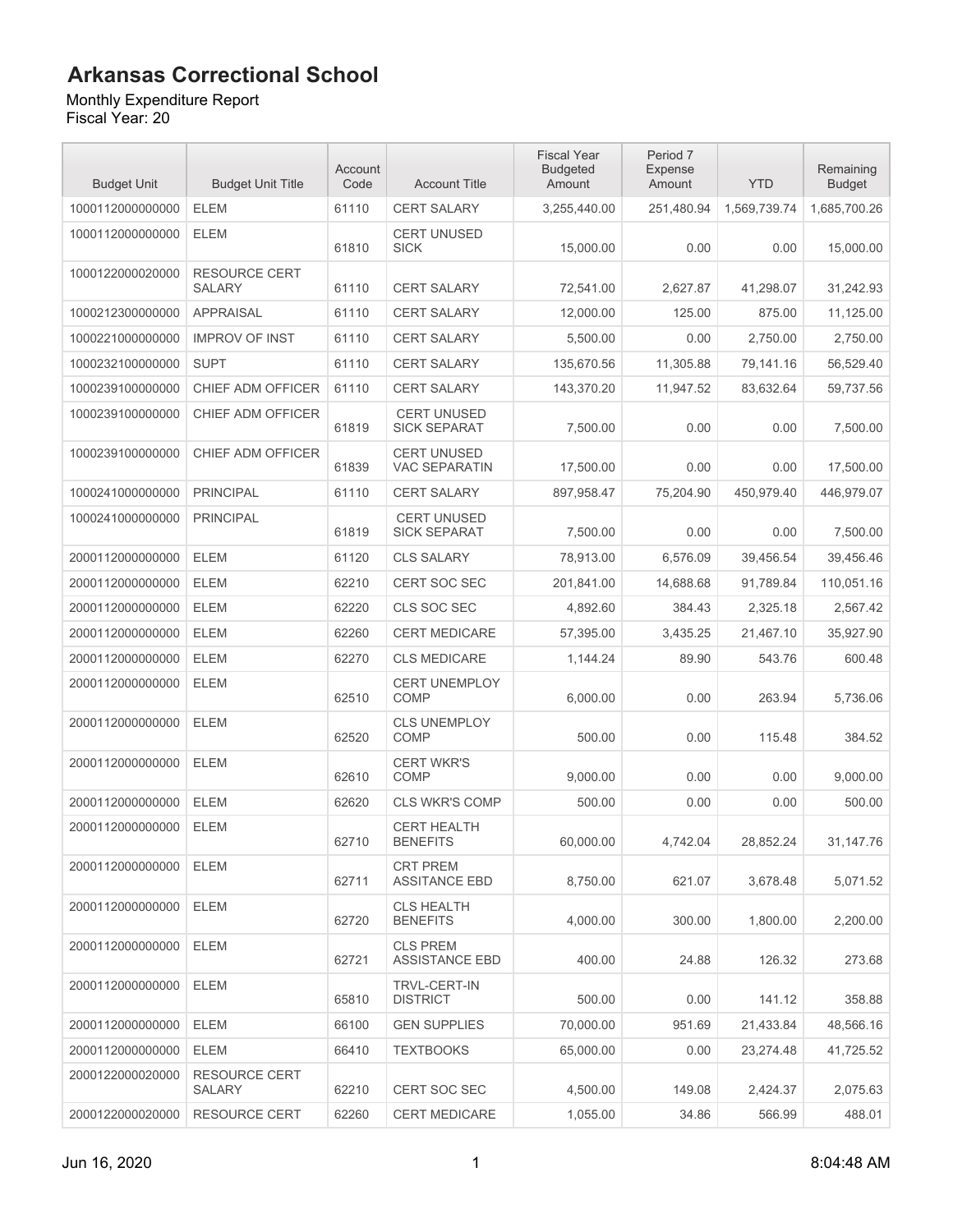#### Monthly Expenditure Report

| <b>Budget Unit</b> | <b>Budget Unit Title</b>              | Account<br>Code | <b>Account Title</b>                          | <b>Fiscal Year</b><br><b>Budgeted</b><br>Amount | Period 7<br>Expense<br>Amount | <b>YTD</b> | Remaining<br><b>Budget</b> |
|--------------------|---------------------------------------|-----------------|-----------------------------------------------|-------------------------------------------------|-------------------------------|------------|----------------------------|
|                    | <b>SALARY</b>                         |                 |                                               |                                                 |                               |            |                            |
| 2000122000020000   | <b>RESOURCE CERT</b><br><b>SALARY</b> | 62510           | <b>CERT UNEMPLOY</b><br><b>COMP</b>           | 400.00                                          | 0.00                          | 0.00       | 400.00                     |
| 2000122000020000   | <b>RESOURCE CERT</b><br><b>SALARY</b> | 62610           | <b>CERT WKR'S</b><br><b>COMP</b>              | 300.00                                          | 0.00                          | 0.00       | 300.00                     |
| 2000122000020000   | <b>RESOURCE CERT</b><br>SALARY        | 62710           | <b>CERT HEALTH</b><br><b>BENEFITS</b>         | 2,000.00                                        | 50.00                         | 800.00     | 1,200.00                   |
| 2000122000020000   | <b>RESOURCE CERT</b><br><b>SALARY</b> | 62711           | <b>CRT PREM</b><br><b>ASSITANCE EBD</b>       | 500.00                                          | 2.23                          | 45.28      | 454.72                     |
| 2000122000020000   | <b>RESOURCE CERT</b><br><b>SALARY</b> | 63230           | PROF-ED-<br><b>CONSULTING</b>                 | 4,000.00                                        | 0.00                          | 0.00       | 4,000.00                   |
| 2000122000020000   | <b>RESOURCE CERT</b><br><b>SALARY</b> | 65810           | <b>TRVL-CERT-IN</b><br><b>DISTRICT</b>        | 300.00                                          | 0.00                          | 0.00       | 300.00                     |
| 2000122000020000   | <b>RESOURCE CERT</b><br><b>SALARY</b> | 66100           | <b>GEN SUPPLIES</b>                           | 1,000.00                                        | 0.00                          | 0.00       | 1,000.00                   |
| 2000122000020000   | <b>RESOURCE CERT</b><br><b>SALARY</b> | 66510           | <b>SOFTWARE</b><br><b>SUPPLIES</b>            | 1,000.00                                        | 0.00                          | 0.00       | 1,000.00                   |
| 2000212300000000   | <b>APPRAISAL</b>                      | 61120           | <b>CLS SALARY</b>                             | 10,000.00                                       | 0.00                          | 587.50     | 9,412.50                   |
| 2000212300000000   | <b>APPRAISAL</b>                      | 62210           | <b>CERT SOC SEC</b>                           | 800.00                                          | 7.75                          | 54.26      | 745.74                     |
| 2000212300000000   | <b>APPRAISAL</b>                      | 62220           | CLS SOC SEC                                   | 650.00                                          | 0.00                          | 36.43      | 613.57                     |
| 2000212300000000   | <b>APPRAISAL</b>                      | 62260           | <b>CERT MEDICARE</b>                          | 200.00                                          | 1.81                          | 12.69      | 187.31                     |
| 2000212300000000   | <b>APPRAISAL</b>                      | 62270           | <b>CLS MEDICARE</b>                           | 200.00                                          | 0.00                          | 8.52       | 191.48                     |
| 2000212300000000   | <b>APPRAISAL</b>                      | 62510           | <b>CERT UNEMPLOY</b><br><b>COMP</b>           | 120.00                                          | 0.00                          | 27.76      | 92.24                      |
| 2000212300000000   | <b>APPRAISAL</b>                      | 62520           | <b>CLS UNEMPLOY</b><br><b>COMP</b>            | 120.00                                          | 0.00                          | 0.00       | 120.00                     |
| 2000212300000000   | <b>APPRAISAL</b>                      | 62610           | <b>CERT WKR'S</b><br><b>COMP</b>              | 250.00                                          | 0.00                          | 0.00       | 250.00                     |
| 2000212300000000   | <b>APPRAISAL</b>                      | 62620           | <b>CLS WKR'S COMP</b>                         | 250.00                                          | 0.00                          | 0.00       | 250.00                     |
| 2000212300000000   | <b>APPRAISAL</b>                      | 63210           | <b>INSTRUCT SVS</b><br><b>PROF &amp; TECH</b> | 175,000.00                                      | 11,362.00                     | 59,812.00  | 115,188.00                 |
| 2000212300000000   | <b>APPRAISAL</b>                      | 66100           | <b>GEN SUPPLIES</b>                           | 100,000.00                                      | 12,440.00                     | 24,520.00  | 75,480.00                  |
| 2000221000000000   | <b>IMPR OF</b><br><b>INSTRUCTION</b>  | 62210           | <b>CERT SOC SEC</b>                           | 400.00                                          | 0.00                          | 170.50     | 229.50                     |
| 2000221000000000   | <b>IMPR OF</b><br><b>INSTRUCTION</b>  | 62260           | <b>CERT MEDICARE</b>                          | 200.00                                          | 0.00                          | 39.93      | 160.07                     |
| 2000221300000000   | <b>INSTR STAFF TRNG</b>               | 63310           | <b>INSTR STAFF</b><br><b>TRNG CERT</b>        | 40,000.00                                       | 199.53                        | 10,327.11  | 29,672.89                  |
| 2000221300000000   | <b>INSTR STAFF TRNG</b>               | 63320           | <b>CLASSIFIED</b>                             | 3,000.00                                        | 0.00                          | 90.00      | 2,910.00                   |
| 2000221300000000   | <b>INSTR STAFF TRNG</b>               | 65810           | <b>TRVL-CERT-IN</b><br><b>DISTRICT</b>        | 1,000.00                                        | 476.92                        | 1,670.94   | $-670.94$                  |
| 2000221300000000   | <b>INSTR STAFF TRNG</b>               | 65850           | TRVL CERT OUT<br><b>STATE</b>                 | 0.00                                            | 0.00                          | 3,563.66   | $-3,563.66$                |
| 2000221300000000   | <b>INSTR STAFF TRNG</b>               | 65880           | <b>MEALS</b>                                  | 7,000.00                                        | 115.00                        | 1,644.00   | 5,356.00                   |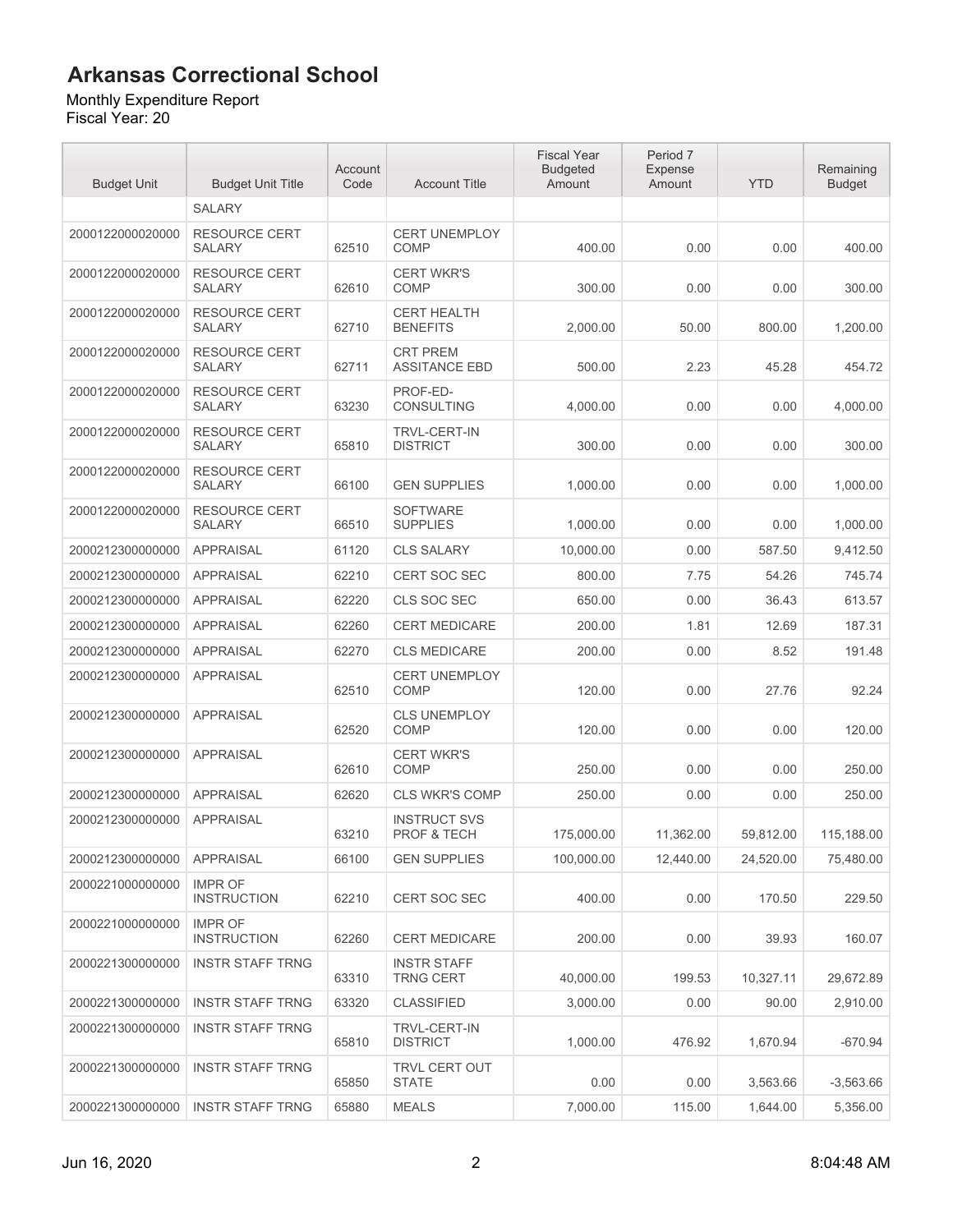#### Monthly Expenditure Report

| <b>Budget Unit</b> | <b>Budget Unit Title</b> | Account<br>Code | <b>Account Title</b>                         | <b>Fiscal Year</b><br><b>Budgeted</b><br>Amount | Period 7<br>Expense<br>Amount | <b>YTD</b> | Remaining<br><b>Budget</b> |
|--------------------|--------------------------|-----------------|----------------------------------------------|-------------------------------------------------|-------------------------------|------------|----------------------------|
| 2000221300000000   | <b>INSTR STAFF TRNG</b>  | 65890           | <b>LODGING</b>                               | 18,000.00                                       | 1,004.04                      | 10,115.45  | 7,884.55                   |
| 2000223000000000   | <b>INSTR TECHN</b>       | 63550           | <b>SOFTWARE</b><br><b>LICENSE</b>            | 0.00                                            | 0.00                          | 825.01     | $-825.01$                  |
| 2000223000000000   | <b>INSTR TECHN</b>       | 63900           | OTHER PURC<br><b>PROF/TECH SVS</b>           | 45,000.00                                       | 0.00                          | 3,114.00   | 41,886.00                  |
| 2000223000000000   | <b>INSTR TECHN</b>       | 64320           | <b>TECH REPAIRS &amp;</b><br><b>MAIN</b>     | 5.000.00                                        | 0.00                          | 0.00       | 5,000.00                   |
| 2000223000000000   | <b>INSTR TECHN</b>       | 66500           | <b>TECHN SUPPLIES</b>                        | 15,000.00                                       | 217.80                        | 1,759.72   | 13,240.28                  |
| 2000223000000000   | <b>INSTR TECHN</b>       | 66510           | <b>SOFTWARE</b><br><b>SUPPLIES</b>           | 108,000.00                                      | 0.00                          | 88,126.44  | 19,873.56                  |
| 2000223000000000   | <b>INSTR TECHN</b>       | 66527           | <b>LOW VALUE</b><br><b>EQUIPMENT</b>         | 30,000.00                                       | 0.00                          | 0.00       | 30,000.00                  |
| 2000223000000000   | <b>INSTR TECHN</b>       | 67390           | <b>OTHER</b><br><b>EQUIPMENT</b>             | 30,000.00                                       | 0.00                          | 7,695.60   | 22,304.40                  |
| 2000232100000000   | <b>SUPT</b>              | 61120           | <b>CLS SALARY</b>                            | 53,821.00                                       | 4,485.08                      | 31,395.56  | 22,425.44                  |
| 2000232100000000   | <b>SUPT</b>              | 62210           | CERT SOC SEC                                 | 8,239.80                                        | 687.91                        | 4,815.37   | 3,424.43                   |
| 2000232100000000   | <b>SUPT</b>              | 62220           | CLS SOC SEC                                  | 3,336.90                                        | 235.52                        | 1,643.20   | 1.693.70                   |
| 2000232100000000   | <b>SUPT</b>              | 62260           | <b>CERT MEDICARE</b>                         | 1,967.22                                        | 160.88                        | 1,126.16   | 841.06                     |
| 2000232100000000   | <b>SUPT</b>              | 62270           | <b>CLS MEDICARE</b>                          | 780.40                                          | 55.08                         | 384.30     | 396.10                     |
| 2000232100000000   | <b>SUPT</b>              | 62510           | <b>CERT UNEMPLOY</b><br>COMP                 | 200.00                                          | 0.00                          | 0.00       | 200.00                     |
| 2000232100000000   | <b>SUPT</b>              | 62520           | <b>CLS UNEMPLOY</b><br>COMP                  | 200.00                                          | 0.00                          | 0.00       | 200.00                     |
| 2000232100000000   | <b>SUPT</b>              | 62610           | <b>CERT WKR'S</b><br>COMP                    | 300.00                                          | 0.00                          | 0.00       | 300.00                     |
| 2000232100000000   | <b>SUPT</b>              | 62620           | <b>CLS WKR'S COMP</b>                        | 200.00                                          | 0.00                          | 0.00       | 200.00                     |
| 2000232100000000   | <b>SUPT</b>              | 62710           | <b>CERT HEALTH</b><br><b>BENEFITS</b>        | 1,200.00                                        | 100.00                        | 700.00     | 500.00                     |
| 2000232100000000   | <b>SUPT</b>              | 62711           | <b>CRT PREM</b><br><b>ASSITANCE EBD</b>      | 200.00                                          | 25.86                         | 142.06     | 57.94                      |
| 2000232100000000   | <b>SUPT</b>              | 62720           | <b>CLS HEALTH</b><br><b>BENEFITS</b>         | 1,200.00                                        | 100.00                        | 700.00     | 500.00                     |
| 2000232100000000   | <b>SUPT</b>              | 62721           | <b>CLS PREM</b><br><b>ASSISTANCE EBD</b>     | 260.00                                          | 0.00                          | 39.52      | 220.48                     |
| 2000232100000000   | <b>SUPT</b>              | 63441           | LEGAL-LIT                                    | 3,000.00                                        | 0.00                          | 0.00       | 3,000.00                   |
| 2000232100000000   | <b>SUPT</b>              | 63445           | LEGAL-RES&OPIN                               | 3,000.00                                        | 0.00                          | 1,786.50   | 1,213.50                   |
| 2000232100000000   | <b>SUPT</b>              | 63900           | OTHER PURC<br>PROF/TECH SVS                  | 75,000.00                                       | 35.00                         | 3,245.00   | 71,755.00                  |
| 2000232100000000   | <b>SUPT</b>              | 64420           | <b>RENTAL EQUIP &amp;</b><br><b>VEHICLES</b> | 4,000.00                                        | 1,185.80                      | 1,185.80   | 2,814.20                   |
| 2000232100000000   | <b>SUPT</b>              | 65210           | <b>PROPERTY</b><br><b>INSURANCE</b>          | 5,000.00                                        | 0.00                          | 4,133.17   | 866.83                     |
| 2000232100000000   | <b>SUPT</b>              | 65240           | FLEET<br><b>INSURANCE</b>                    | 15,000.00                                       | 0.00                          | 14,722.00  | 278.00                     |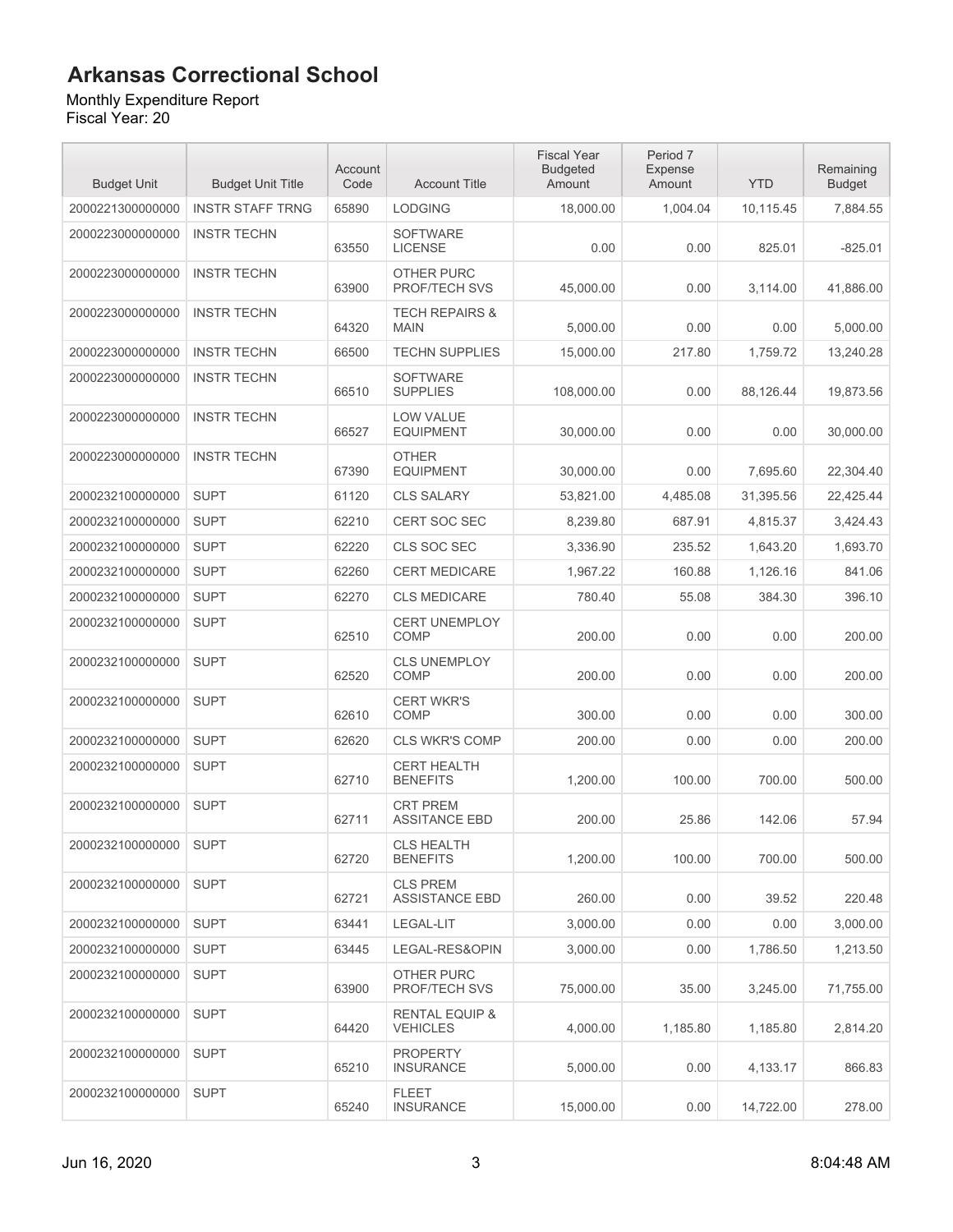Monthly Expenditure Report Fiscal Year: 20

| <b>Budget Unit</b> | <b>Budget Unit Title</b> | Account<br>Code | <b>Account Title</b>                    | <b>Fiscal Year</b><br><b>Budgeted</b><br>Amount | Period 7<br>Expense<br>Amount | <b>YTD</b> | Remaining<br><b>Budget</b> |
|--------------------|--------------------------|-----------------|-----------------------------------------|-------------------------------------------------|-------------------------------|------------|----------------------------|
| 2000232100000000   | <b>SUPT</b>              | 65290           | <b>OTHER</b><br><b>INSURANCE</b>        | 500.00                                          | 0.00                          | 275.00     | 225.00                     |
| 2000232100000000   | <b>SUPT</b>              | 65310           | <b>TELEPHONE</b>                        | 25,000.00                                       | 521.30                        | 3,678.91   | 21,321.09                  |
| 2000232100000000   | <b>SUPT</b>              | 65311           | <b>EMAIL PYMNT</b>                      | 12,000.00                                       | 824.00                        | 6,957.83   | 5,042.17                   |
| 2000232100000000   | <b>SUPT</b>              | 65320           | <b>POSTAGE</b>                          | 1,500.00                                        | 165.00                        | 193.15     | 1,306.85                   |
| 2000232100000000   | <b>SUPT</b>              | 65400           | <b>ADVERTISING</b>                      | 1,500.00                                        | 0.00                          | 0.00       | 1,500.00                   |
| 2000232100000000   | <b>SUPT</b>              | 65500           | <b>PRINTING &amp;</b><br><b>BINDING</b> | 2.000.00                                        | 0.00                          | 0.00       | 2,000.00                   |
| 2000232100000000   | <b>SUPT</b>              | 65810           | <b>TRVL-CERT-IN</b><br><b>DISTRICT</b>  | 1,000.00                                        | 0.00                          | 0.00       | 1,000.00                   |
| 2000232100000000   | <b>SUPT</b>              | 65880           | <b>MEALS</b>                            | 500.00                                          | 0.00                          | 74.00      | 426.00                     |
| 2000232100000000   | <b>SUPT</b>              | 65890           | <b>LODGING</b>                          | 600.00                                          | 0.00                          | 130.53     | 469.47                     |
| 2000232100000000   | <b>SUPT</b>              | 66100           | <b>GEN SUPPLIES</b>                     | 5,000.00                                        | 21.32                         | 3.067.29   | 1,932.71                   |
| 2000232100000000   | <b>SUPT</b>              | 66220           | <b>ELECTRICITY</b>                      | 15,000.00                                       | 502.33                        | 6,468.07   | 8,531.93                   |
| 2000232100000000   | <b>SUPT</b>              | 66430           | <b>PERIODICALS</b>                      | 500.00                                          | 0.00                          | 0.00       | 500.00                     |
| 2000232100000000   | <b>SUPT</b>              | 67390           | <b>OTHER</b><br><b>EQUIPMENT</b>        | 0.00                                            | 0.00                          | 4,309.11   | $-4,309.11$                |
| 2000232100000000   | <b>SUPT</b>              | 68100           | <b>DUES AND FEES</b>                    | 1,000.00                                        | 0.00                          | 700.00     | 300.00                     |
| 2000232100000000   | <b>SUPT</b>              | 68900           | <b>MISC</b><br><b>EXPENDITURES</b>      | 0.00                                            | 0.00                          | 205.00     | $-205.00$                  |
| 2000239100000000   | CHIEF ADM OFFI           | 62210           | <b>CERT SOC SEC</b>                     | 8,239.80                                        | 737.74                        | 4,653.58   | 3,586.22                   |
| 2000239100000000   | CHIEF ADM OFFI           | 62260           | <b>CERT MEDICARE</b>                    | 2,078.87                                        | 172.54                        | 1,207.78   | 871.09                     |
| 2000239100000000   | CHIEF ADM OFFI           | 62510           | <b>CERT UNEMPLOY</b><br><b>COMP</b>     | 200.00                                          | 0.00                          | 0.00       | 200.00                     |
| 2000239100000000   | CHIEF ADM OFFI           | 62610           | <b>CERT WKR'S</b><br>COMP               | 300.00                                          | 0.00                          | 0.00       | 300.00                     |
| 2000239100000000   | CHIEF ADM OFFI           | 65810           | <b>TRVL-CERT-IN</b><br><b>DISTRICT</b>  | 1,000.00                                        | 0.00                          | 0.00       | 1.000.00                   |
| 2000239100000000   | CHIEF ADM OFFI           | 65880           | <b>MEALS</b>                            | 500.00                                          | 0.00                          | 152.00     | 348.00                     |
| 2000239100000000   | CHIEF ADM OFFI           | 65890           | <b>LODGING</b>                          | 600.00                                          | 0.00                          | 548.87     | 51.13                      |
| 2000239100000000   | CHIEF ADM OFFI           | 66100           | <b>GEN SUPPLIES</b>                     | 3,000.00                                        | 0.00                          | 505.96     | 2,494.04                   |
| 2000239100000000   | CHIEF ADM OFFI           | 68100           | <b>DUES AND FEES</b>                    | 500.00                                          | 0.00                          | 0.00       | 500.00                     |
| 2000241000000000   | <b>PRINCIPAL</b>         | 61120           | <b>CLS SALARY</b>                       | 50,171.00                                       | 4,180.92                      | 29,266.44  | 20,904.56                  |
| 2000241000000000   | <b>PRINCIPAL</b>         | 62210           | CERT SOC SEC                            | 55,673.43                                       | 4,355.84                      | 26,134.53  | 29,538.90                  |
| 2000241000000000   | <b>PRINCIPAL</b>         | 62220           | CLS SOC SEC                             | 3,110.60                                        | 233.00                        | 1,636.16   | 1,474.44                   |
| 2000241000000000   | <b>PRINCIPAL</b>         | 62260           | <b>CERT MEDICARE</b>                    | 15,000.00                                       | 1,018.71                      | 6,112.13   | 8,887.87                   |
| 2000241000000000   | <b>PRINCIPAL</b>         | 62270           | <b>CLS MEDICARE</b>                     | 1,200.00                                        | 54.49                         | 382.65     | 817.35                     |
| 2000241000000000   | <b>PRINCIPAL</b>         | 62510           | <b>CERT UNEMPLOY</b><br>COMP            | 1,000.00                                        | 0.00                          | 20.00      | 980.00                     |
| 2000241000000000   | <b>PRINCIPAL</b>         | 62520           | <b>CLS UNEMPLOY</b><br>COMP             | 200.00                                          | 0.00                          | 0.00       | 200.00                     |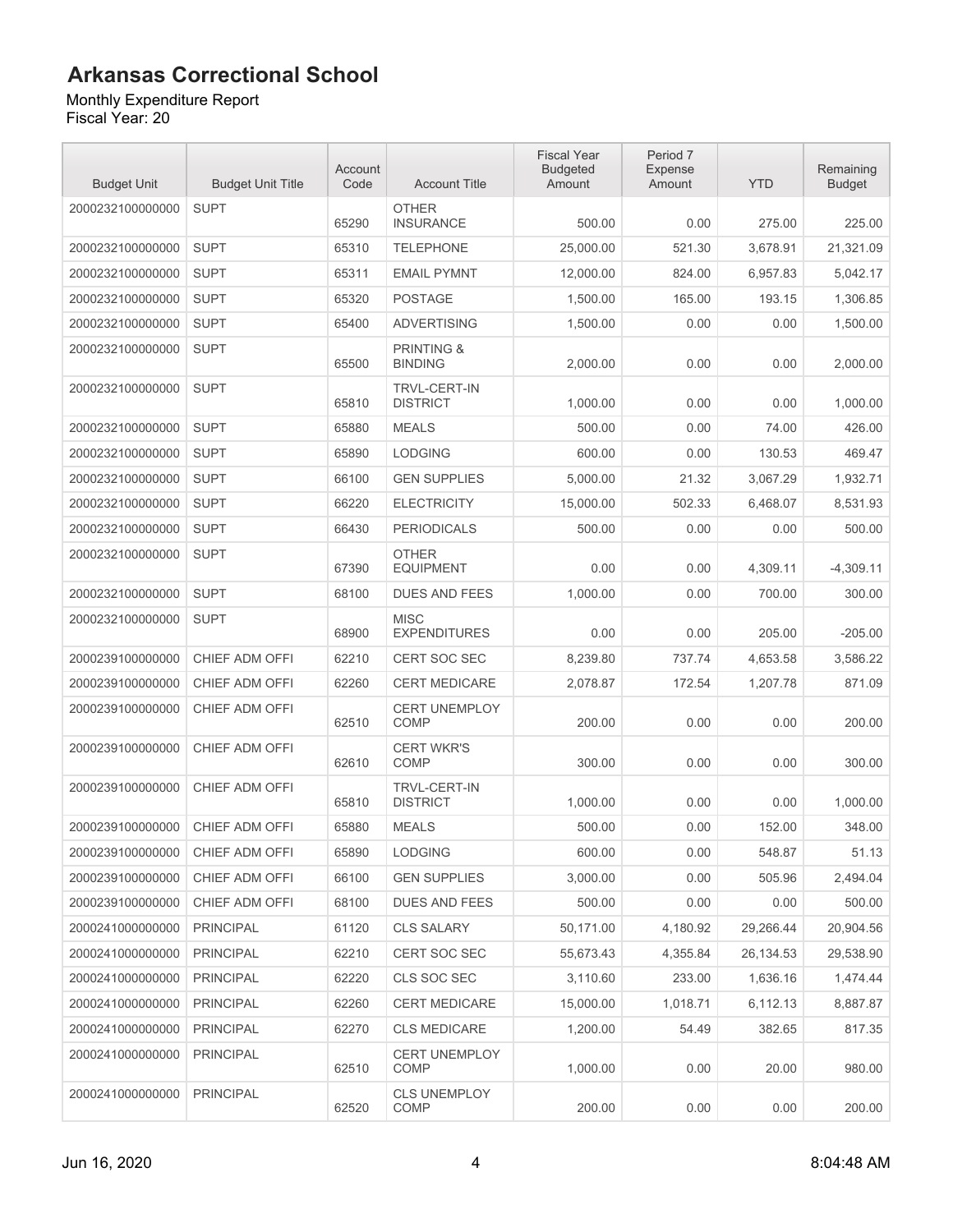#### Monthly Expenditure Report

| <b>Budget Unit</b> | <b>Budget Unit Title</b>                             | Account<br>Code | <b>Account Title</b>                              | <b>Fiscal Year</b><br><b>Budgeted</b><br>Amount | Period 7<br><b>Expense</b><br>Amount | <b>YTD</b> | Remaining<br><b>Budget</b> |
|--------------------|------------------------------------------------------|-----------------|---------------------------------------------------|-------------------------------------------------|--------------------------------------|------------|----------------------------|
| 2000241000000000   | <b>PRINCIPAL</b>                                     | 62610           | <b>CERT WKR'S</b><br><b>COMP</b>                  | 2,000.00                                        | 0.00                                 | 0.00       | 2,000.00                   |
| 2000241000000000   | <b>PRINCIPAL</b>                                     | 62620           | <b>CLS WKR'S COMP</b>                             | 300.00                                          | 0.00                                 | 0.00       | 300.00                     |
| 2000241000000000   | <b>PRINCIPAL</b>                                     | 62710           | <b>CERT HEALTH</b><br><b>BENEFITS</b>             | 15,000.00                                       | 1,046.02                             | 6,276.12   | 8,723.88                   |
| 2000241000000000   | <b>PRINCIPAL</b>                                     | 62711           | <b>CRT PREM</b><br><b>ASSITANCE EBD</b>           | 2,600.00                                        | 198.27                               | 1.181.98   | 1,418.02                   |
| 2000241000000000   | <b>PRINCIPAL</b>                                     | 62720           | <b>CLS HEALTH</b><br><b>BENEFITS</b>              | 1,000.00                                        | 0.00                                 | 0.00       | 1.000.00                   |
| 2000241000000000   | <b>PRINCIPAL</b>                                     | 62721           | <b>CLS PREM</b><br><b>ASSISTANCE EBD</b>          | 200.00                                          | 0.00                                 | 0.00       | 200.00                     |
| 2000241000000000   | <b>PRINCIPAL</b>                                     | 64420           | <b>RENTAL EQUIP &amp;</b><br><b>VEHICLES</b>      | 20,000.00                                       | 455.49                               | 10,303.23  | 9,696.77                   |
| 2000241000000000   | <b>PRINCIPAL</b>                                     | 65810           | <b>TRVL-CERT-IN</b><br><b>DISTRICT</b>            | 1,000.00                                        | 0.00                                 | 0.00       | 1,000.00                   |
| 2000241000000000   | <b>PRINCIPAL</b>                                     | 65880           | <b>MEALS</b>                                      | 500.00                                          | 0.00                                 | 0.00       | 500.00                     |
| 2000241000000000   | <b>PRINCIPAL</b>                                     | 65890           | <b>LODGING</b>                                    | 500.00                                          | 0.00                                 | 0.00       | 500.00                     |
| 2000241000000000   | <b>PRINCIPAL</b>                                     | 66100           | <b>GEN SUPPLIES</b>                               | 11.000.00                                       | 0.00                                 | 0.00       | 11,000.00                  |
| 2000241000000000   | <b>PRINCIPAL</b>                                     | 66110           | <b>COPIER</b><br><b>OVERAGES</b>                  | 500.00                                          | 0.00                                 | 81.62      | 418.38                     |
| 2000250100000000   | <b>BUSINESS SER</b>                                  | 61120           | <b>CLS SALARY</b>                                 | 190,565.53                                      | 14,473.62                            | 118,197.35 | 72,368.18                  |
| 2000250100000000   | <b>BUSINESS SER</b>                                  | 61849           | <b>CLS UNUSED VAC</b><br><b>SEPARATING</b>        | 17,000.00                                       | 0.00                                 | 16,117.37  | 882.63                     |
| 2000250100000000   | <b>BUSINESS SER</b>                                  | 62220           | CLS SOC SEC                                       | 11,815.06                                       | 850.28                               | 7,977.44   | 3,837.62                   |
| 2000250100000000   | <b>BUSINESS SER</b>                                  | 62270           | <b>CLS MEDICARE</b>                               | 2,763.20                                        | 198.86                               | 1,865.71   | 897.49                     |
| 2000250100000000   | <b>BUSINESS SER</b>                                  | 62520           | <b>CLS UNEMPLOY</b><br>COMP                       | 400.00                                          | 0.00                                 | 0.00       | 400.00                     |
| 2000250100000000   | <b>BUSINESS SER</b>                                  | 62620           | <b>CLS WKR'S COMP</b>                             | 500.00                                          | 0.00                                 | 0.00       | 500.00                     |
| 2000250100000000   | <b>BUSINESS SER</b>                                  | 62711           | <b>CRT PREM</b><br><b>ASSITANCE EBD</b>           | 233.76                                          | 0.00                                 | 58.44      | 175.32                     |
| 2000250100000000   | <b>BUSINESS SER</b>                                  | 62720           | <b>CLS HEALTH</b><br><b>BENEFITS</b>              | 3,000.00                                        | 200.00                               | 1,500.00   | 1,500.00                   |
| 2000250100000000   | <b>BUSINESS SER</b>                                  | 62721           | <b>CLS PREM</b><br><b>ASSISTANCE EBD</b>          | 500.00                                          | 25.86                                | 135.34     | 364.66                     |
| 2000250100000000   | <b>BUSINESS SER</b>                                  | 65820           | TRVL-CLS IN<br><b>DISTRICT</b>                    | 500.00                                          | 0.00                                 | 0.00       | 500.00                     |
| 2000250100000000   | <b>BUSINESS SER</b>                                  | 65880           | <b>MEALS</b>                                      | 500.00                                          | 0.00                                 | 0.00       | 500.00                     |
| 2000250100000000   | <b>BUSINESS SER</b>                                  | 65890           | <b>LODGING</b>                                    | 500.00                                          | 0.00                                 | 0.00       | 500.00                     |
| 2000250100000000   | <b>BUSINESS SER</b>                                  | 66100           | <b>GEN SUPPLIES</b>                               | 2.000.00                                        | 244.38                               | 244.38     | 1,755.62                   |
| 2000250100000000   | <b>BUSINESS SER</b>                                  | 66430           | <b>PERIODICALS</b>                                | 500.00                                          | 0.00                                 | 0.00       | 500.00                     |
| 2000256000000000   | <b>PUBLIC</b><br><b>INFORMATION</b><br><b>SERVIC</b> | 63530           | <b>SOFTWARE</b><br><b>MAINTENANCE &amp;</b><br>SU | 5,000.00                                        | 0.00                                 | 0.00       | 5,000.00                   |
| 2000258000000000   | ADM TECN SER                                         | 61120           | <b>CLS SALARY</b>                                 | 54,046.00                                       | 4,503.83                             | 31,526.81  | 22,519.19                  |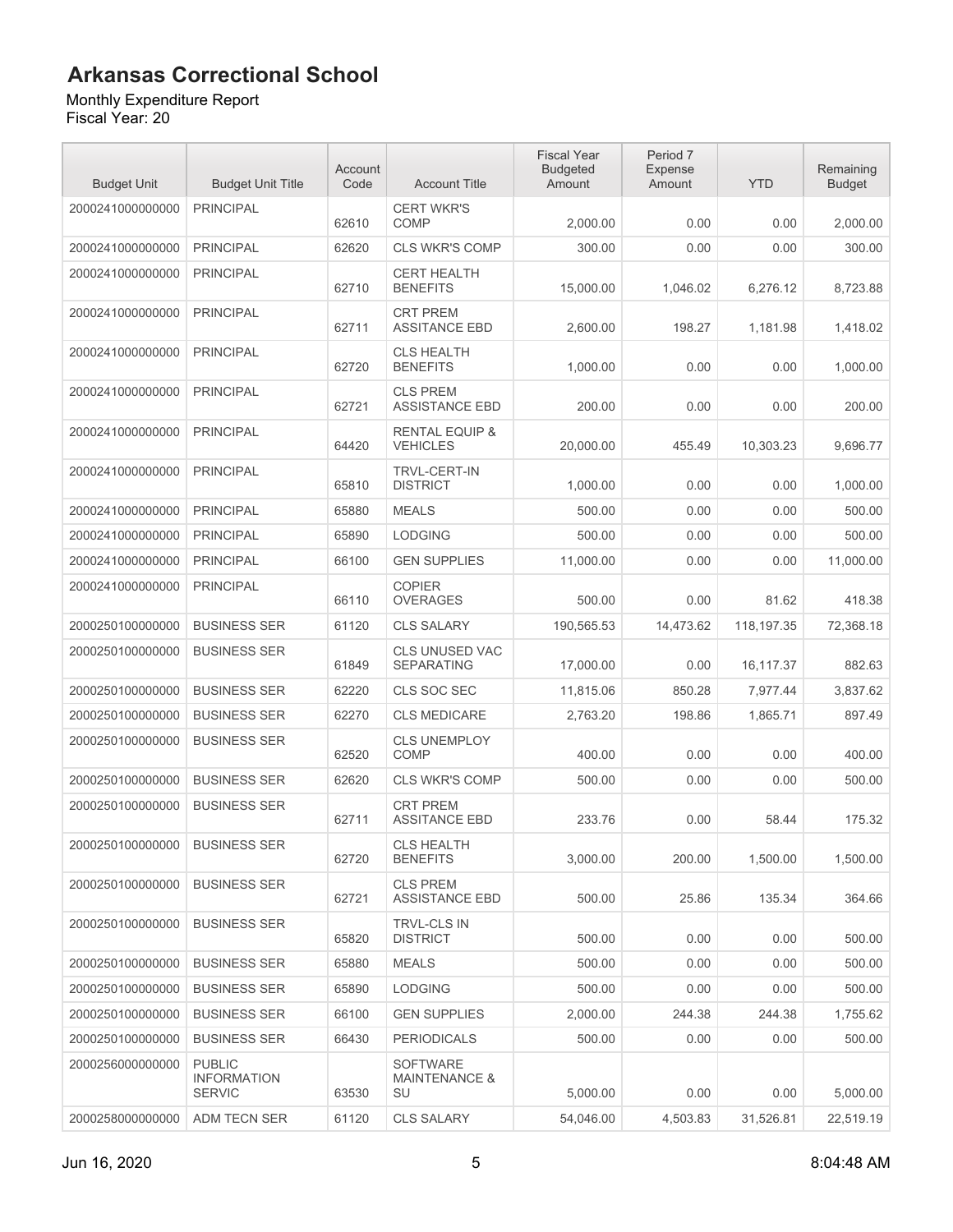#### Monthly Expenditure Report

| <b>Budget Unit</b> | <b>Budget Unit Title</b>                | Account<br>Code | <b>Account Title</b>                     | <b>Fiscal Year</b><br><b>Budgeted</b><br>Amount | Period 7<br>Expense<br>Amount | <b>YTD</b> | Remaining<br><b>Budget</b> |
|--------------------|-----------------------------------------|-----------------|------------------------------------------|-------------------------------------------------|-------------------------------|------------|----------------------------|
| 2000258000000000   | ADM TECN SER                            | 62220           | CLS SOC SEC                              | 3,350.85                                        | 265.98                        | 1,861.86   | 1,488.99                   |
| 2000258000000000   | ADM TECN SER                            | 62270           | <b>CLS MEDICARE</b>                      | 783.67                                          | 62.21                         | 435.47     | 348.20                     |
| 2000258000000000   | ADM TECN SER                            | 62520           | <b>CLS UNEMPLOY</b><br><b>COMP</b>       | 200.00                                          | 0.00                          | 0.00       | 200.00                     |
| 2000258000000000   | <b>ADM TECN SER</b>                     | 62620           | <b>CLS WKR'S COMP</b>                    | 200.00                                          | 0.00                          | 0.00       | 200.00                     |
| 2000258000000000   | ADM TECN SER                            | 62720           | <b>CLS HEALTH</b><br><b>BENEFITS</b>     | 600.00                                          | 46.02                         | 322.14     | 277.86                     |
| 2000258000000000   | ADM TECN SER                            | 62721           | <b>CLS PREM</b><br><b>ASSISTANCE EBD</b> | 100.00                                          | 0.00                          | 0.00       | 100.00                     |
| 2000258000000000   | ADM TECN SER                            | 63560           | <b>INFORMATION</b><br><b>TECHNOLOGY</b>  | 0.00                                            | 650.00                        | 650.00     | $-650.00$                  |
| 2000258000000000   | <b>ADM TECN SER</b>                     | 63900           | OTHER PURC<br>PROF/TECH SVS              | 10,000.00                                       | 0.00                          | 5,371.65   | 4,628.35                   |
| 2000258000000000   | ADM TECN SER                            | 65810           | <b>TRVL-CERT-IN</b><br><b>DISTRICT</b>   | 1,000.00                                        | 0.00                          | 0.00       | 1,000.00                   |
| 2000258000000000   | <b>ADM TECN SER</b>                     | 65880           | <b>MEALS</b>                             | 300.00                                          | 0.00                          | 0.00       | 300.00                     |
| 2000258000000000   | ADM TECN SER                            | 65890           | <b>LODGING</b>                           | 500.00                                          | 0.00                          | 0.00       | 500.00                     |
| 2000258000000000   | ADM TECN SER                            | 66500           | <b>TECHN SUPPLIES</b>                    | 8.000.00                                        | 0.00                          | 0.00       | 8.000.00                   |
| 2000258000000000   | ADM TECN SER                            | 66510           | <b>SOFTWARE</b><br><b>SUPPLIES</b>       | 2,500.00                                        | 0.00                          | 0.00       | 2,500.00                   |
| 2000258000000000   | ADM TECN SER                            | 66527           | <b>LOW VALUE</b><br><b>EQUIPMENT</b>     | 4,000.00                                        | 0.00                          | 0.00       | 4,000.00                   |
| 2000258000000000   | ADM TECN SER                            | 67390           | <b>OTHER</b><br><b>EQUIPMENT</b>         | 8,000.00                                        | 0.00                          | 0.00       | 8,000.00                   |
| 2000261000000000   | OPER BUILD                              | 64310           | NON-TECH<br><b>REPAIR &amp; MAINT</b>    | 20,000.00                                       | 0.00                          | 438.90     | 19,561.10                  |
| 2000265000000000   | <b>VEHICLE</b>                          | 64310           | NON-TECH<br><b>REPAIR &amp; MAINT</b>    | 15.000.00                                       | 152.34                        | 2,769.11   | 12,230.89                  |
| 2000265000000000   | <b>VEHICLE</b>                          | 66260           | <b>GASOLINE/DIESEL</b>                   | 18,000.00                                       | 271.24                        | 3,983.31   | 14,016.69                  |
| 3000430001400000   | SITE IMPR ORU<br><b>PROJECT</b>         | 63470           | <b>ARCHITECTURAL</b>                     | 10,000.00                                       | 790.50                        | 5,418.54   | 4,581.46                   |
| 3000451000000000   | <b>BUILDING</b><br><b>INSTRUCTIONAL</b> | 64500           | <b>CONSTRUCTION</b><br><b>SERVICES</b>   | 0.00                                            | 25.23                         | 25.23      | $-25.23$                   |
| 3000451001400000   | <b>BUILDING</b><br><b>INSTRUCTIONAL</b> | 64500           | <b>CONSTRUCTION</b><br><b>SERVICES</b>   | 76,825.00                                       | 50,348.57                     | 69,368.03  | 7,456.97                   |
| 3000452000000000   | <b>BUILDING</b><br>NONINSTRUCTIONAL     | 64500           | <b>CONSTRUCTION</b><br><b>SERVICES</b>   | 150,000.00                                      | 0.00                          | 0.00       | 150.000.00                 |
| 6510221000000000   | <b>CURR SUPERVISION</b>                 | 61110           | <b>CERT SALARY</b>                       | 64,071.74                                       | 4,824.67                      | 4,824.67   | 59,247.07                  |
| 6510221000000000   | <b>CURR SUPERVISION</b>                 | 62210           | <b>CERT SOC SEC</b>                      | 3,945.76                                        | 282.79                        | 282.79     | 3,662.97                   |
| 6510221000000000   | <b>CURR SUPERVISION</b>                 | 62260           | <b>CERT MEDICARE</b>                     | 922.80                                          | 66.14                         | 66.14      | 856.66                     |
| 6510221000000000   | <b>CURR SUPERVISION</b>                 | 62310           | <b>CERT TCH RET-</b><br><b>CONT</b>      | 9,068.88                                        | 687.52                        | 687.52     | 8,381.36                   |
| 6510221000000000   | <b>CURR SUPERVISION</b>                 | 62510           | <b>CERT UNEMPLOY</b><br><b>COMP</b>      | 200.00                                          | 0.00                          | 0.00       | 200.00                     |